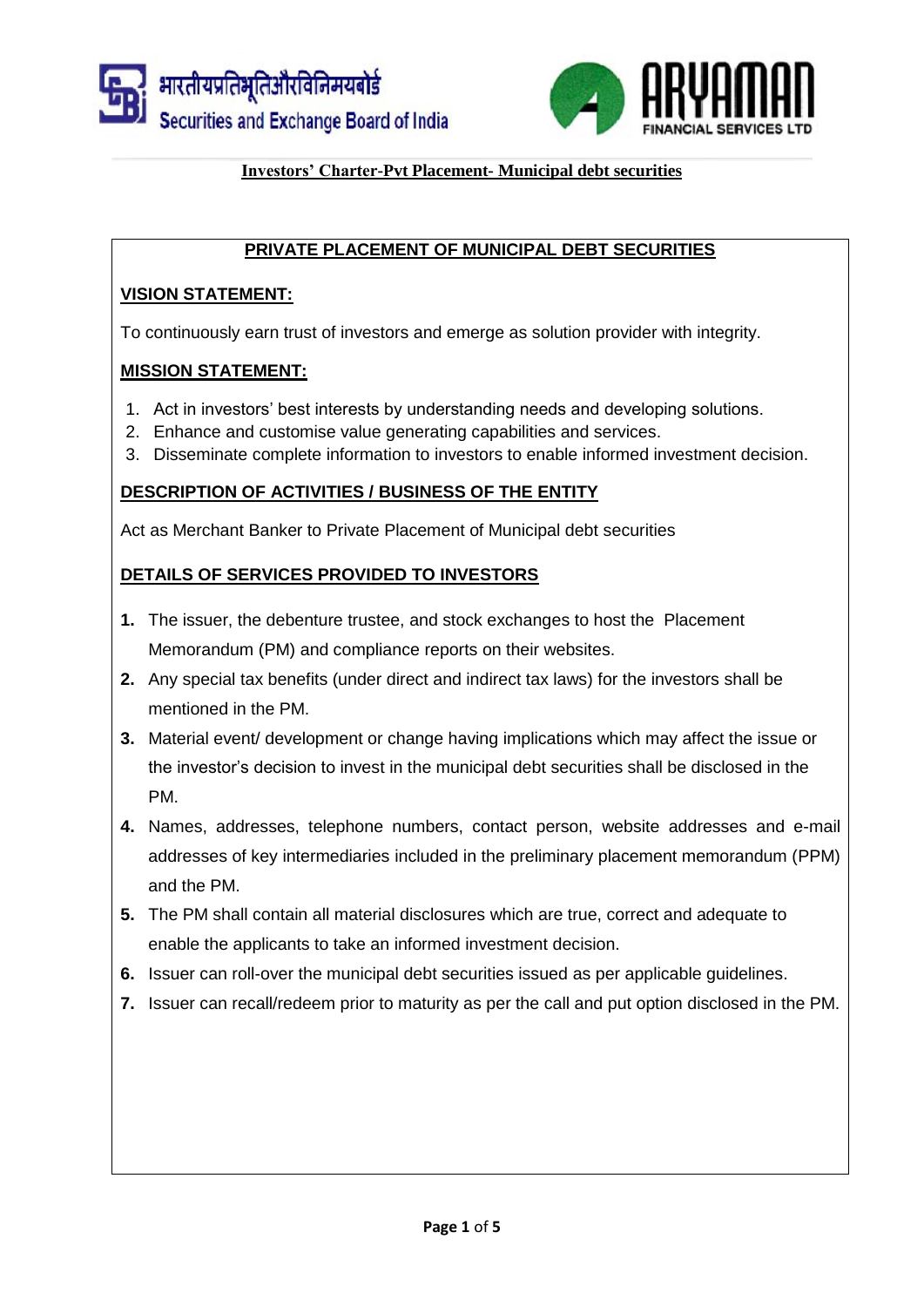



| Sr.<br>No.     | <b>Activity</b>                                                                                                  | <b>Timeline for which</b>                            | <b>Information where</b>                                                                          |
|----------------|------------------------------------------------------------------------------------------------------------------|------------------------------------------------------|---------------------------------------------------------------------------------------------------|
|                |                                                                                                                  | activity takes place                                 | available                                                                                         |
| 1              | Filing of preliminary<br>placement memorandum<br>("PPM") with SEBI and Stock<br>exchanges                        |                                                      | Website of SEBI and<br>stock exchange(s)                                                          |
| $\overline{2}$ | Filing of PM                                                                                                     |                                                      | Website of SEBI and<br>stock exchange(s)                                                          |
| 3              | Receipt of funds and<br>Allotment of municipal debt<br>securities                                                | within 2 working day<br>from issue closure           |                                                                                                   |
| $\overline{4}$ | Dissemination of all<br>information and compliance<br>reports by issuer, debenture<br>trustee and stock exchange | As and when required                                 | Issuer, Debenture<br>trustee and Stock<br>exchanges website                                       |
| 5              | Commencement of trading                                                                                          | within 4 working days<br>from issue closure          | <b>Stock Exchanges</b><br>website (please refer to<br>the Listing circular by<br>stock exchanges) |
| 6              | Option to roll-over the<br>securities with the Issuer                                                            | 21 days prior notice to<br>investors                 | Stock exchanges                                                                                   |
| $\overline{7}$ | Option to buy back securities<br>with the Issuer                                                                 | after the municipal<br>debt securities are<br>issued | Placement<br>Memorandum                                                                           |
| 8              | Call and put option                                                                                              | after the municipal<br>debt securities are<br>issued | Placement<br>Memorandum                                                                           |
| 9              | Dissemination of all<br>information and compliance<br>reports by issuer, debenture<br>trustee and stock exchange | As and when required                                 | Issuer, Debenture<br>trustee and Stock<br>exchanges website                                       |

# **RIGHTS OF INVESTORS**

- **1.** Right of receiving the refund as per the stipulated regulatory timeframe if the listing and trading approval is not received and if delayed, penal interest along with the amount to be received.
- **2.** Receive clear, accurate and easy to understand, issue related documents in order to make a well- informed investment decision.
- **3.** Satisfactory response to investor queries.
- **4.** Right of free transferability, nomination subject to applicable laws and regulations.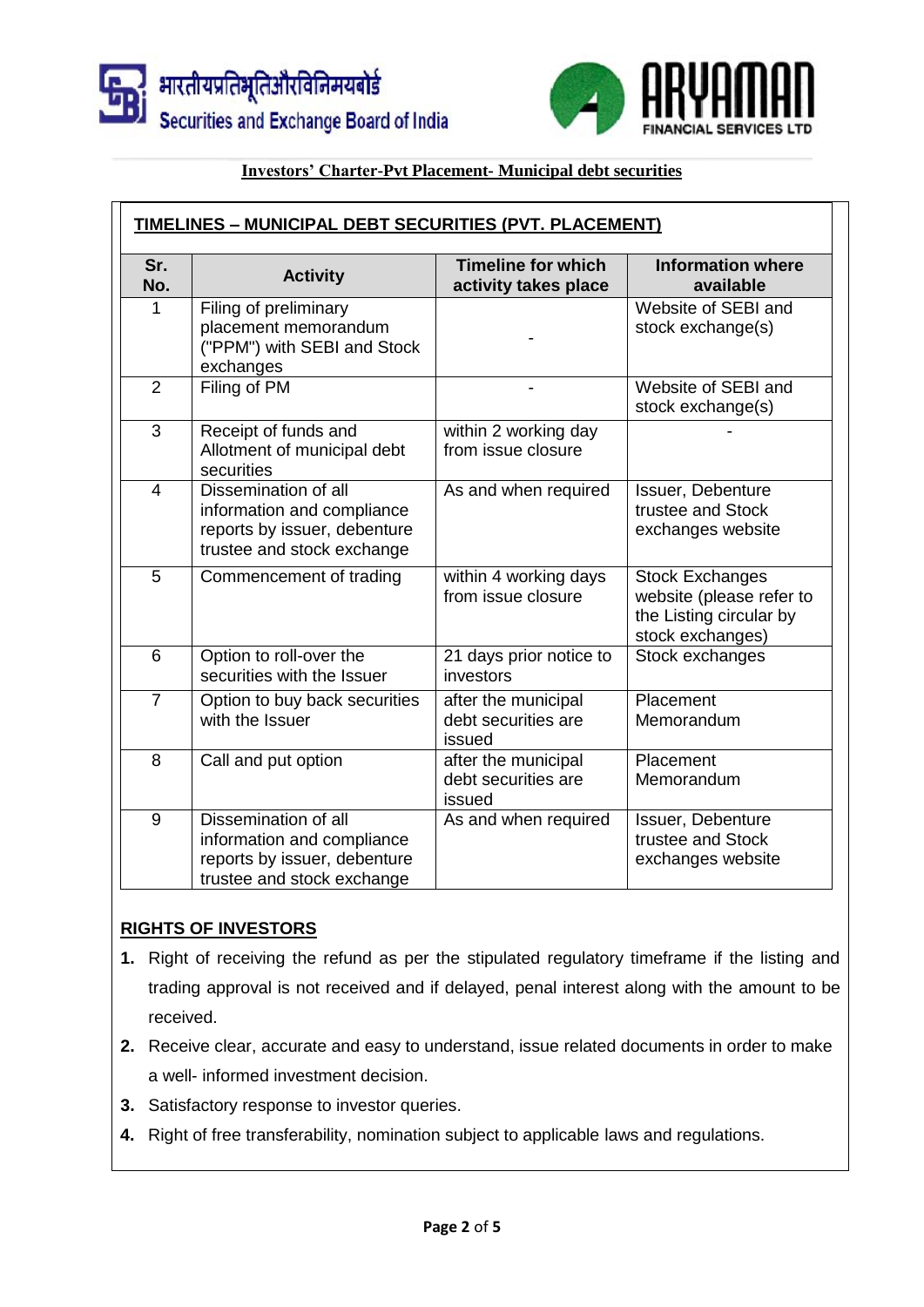

# **DOs AND DONTs FOR THE INVESTORS**

# **DOs**

- **1.** Check the eligibility to apply as per the terms of the PPM and PM and applicable law.
- **2.** Eligible Investors to whom the PM has been issued shall apply for the Issue.
- **3.** The investor is advised to go through and understand the PPM and PM, its terms and conditions, all types of covenants, clauses pertaining to security, events of defaults, cross defaults, etc. thoroughly.
- **4.** Application form duly completed and accompanied with necessary documents are to be submitted to the entity.
- **5.** The name of the applicant's bank, type of account and account number must be duly completed by the applicant.
- **6.** Abide by the terms and conditions of the investment and timelines involved in the issue process.
- **7.** Ensure accurate updation of demographic details with depositories including the address, name, investor status, bank account details, PAN, e-mails addresses, contact details etc.
- **8.** Ensure active demat/ broking account before investing, as municipal debt securities will be allotted in dematerialized form.
- **9.** The fund pay-in by the successful bidders will be made only from the bank account(s), which have been provided / updated in the electronic book mechanism system (if issuance through EBP mechanism).
- **10.** Ensure relevant documents as per statutory requirements are submitted for Applications under power of attorney or by limited companies, corporate, trust etc.

# **DON'Ts**

- **1.** Do not make an application below the minimum application amount.
- **2.** Do not submit Applications on plain paper or on incomplete or illegible Application Forms.
- **3.** Do not apply if you are not competent to contract under the Indian Contract Act, 1872.
- **4.** Do not submit fictitious applications.
- **5.** Do not make incomplete application. (Application forms without PAN shall be considered incomplete and are liable to be rejected).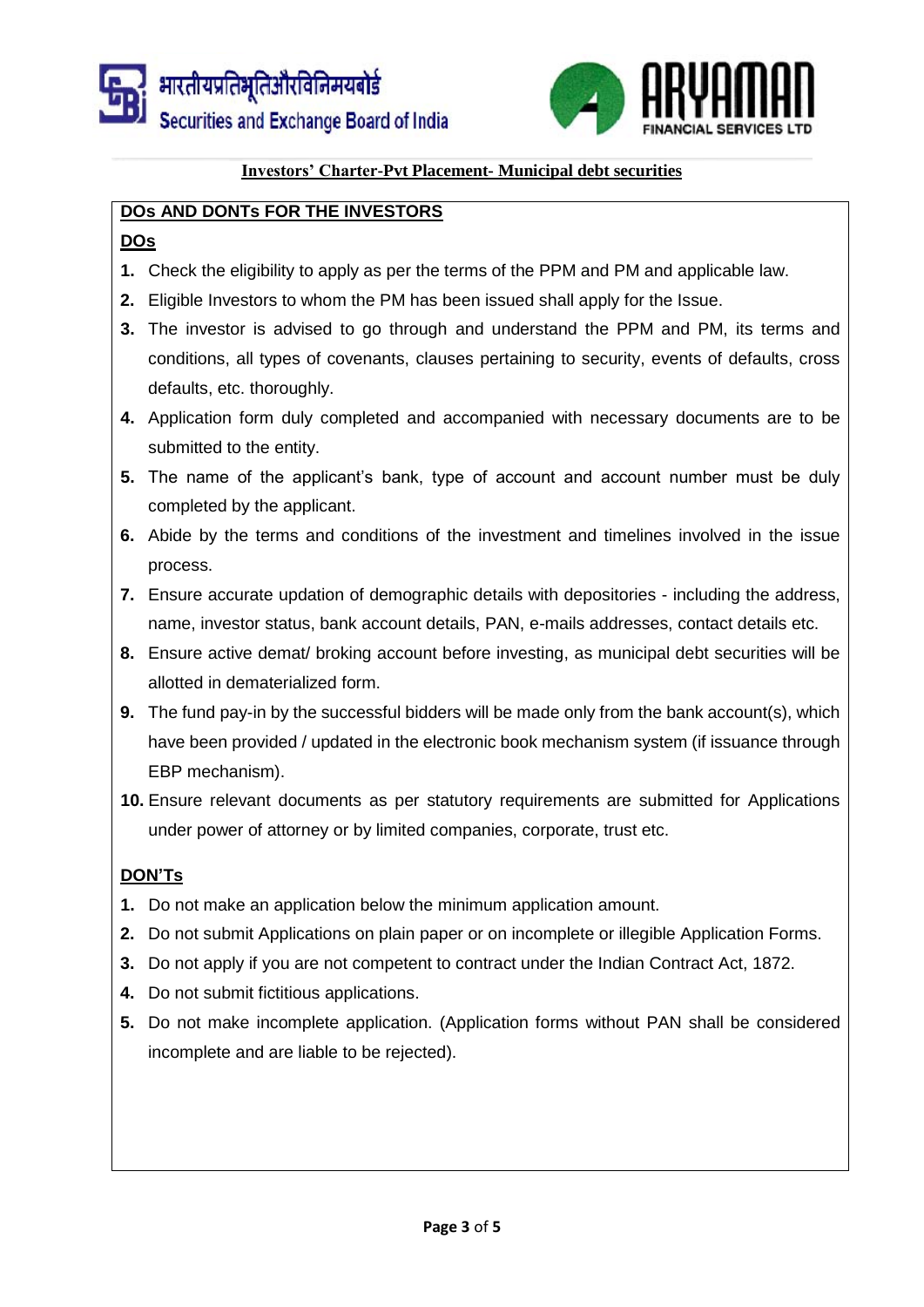





### **TIMELINES FOR RESOLUTION OF INVESTOR GRIEVANCES IN A PRIVATE PLACEMENT OF MUNICIPAL DEBT SECURITIES**

| Sr.<br><b>No</b> | <b>Activity</b>                                                                                                                                                                                  | No. of calendar<br>days |  |
|------------------|--------------------------------------------------------------------------------------------------------------------------------------------------------------------------------------------------|-------------------------|--|
| $\mathbf 1$      | Investor grievance received by the merchant banker                                                                                                                                               | Т                       |  |
| 2                | Merchant banker to identify the concerned person<br>(company/ intermediary) and it shall be endeavoured to<br>forward the grievance to the said person on T day itself                           | $T+1$                   |  |
| 3                | The company/ concerned intermediary to respond to the<br>merchant banker with an acceptable reply                                                                                                | X                       |  |
| 4                | Investor may escalate the pending grievance, if any, to a<br>senior officer of the merchant banker of rank of Vice<br>President or above                                                         | $T + 21$                |  |
| 5                | banker, the<br>Merchant<br>company/<br>concerned<br>intermediary/ies and the investor shall exchange between<br>themselves additional information related to the grievance,<br>wherever required | Between T and X         |  |
| 6                | Merchant Banker to respond to the investor with the reply                                                                                                                                        | Upto $X+3$              |  |
| $\overline{7}$   | Best efforts will be undertaken by merchant banker to respond to the grievance<br>within $T+30$                                                                                                  |                         |  |